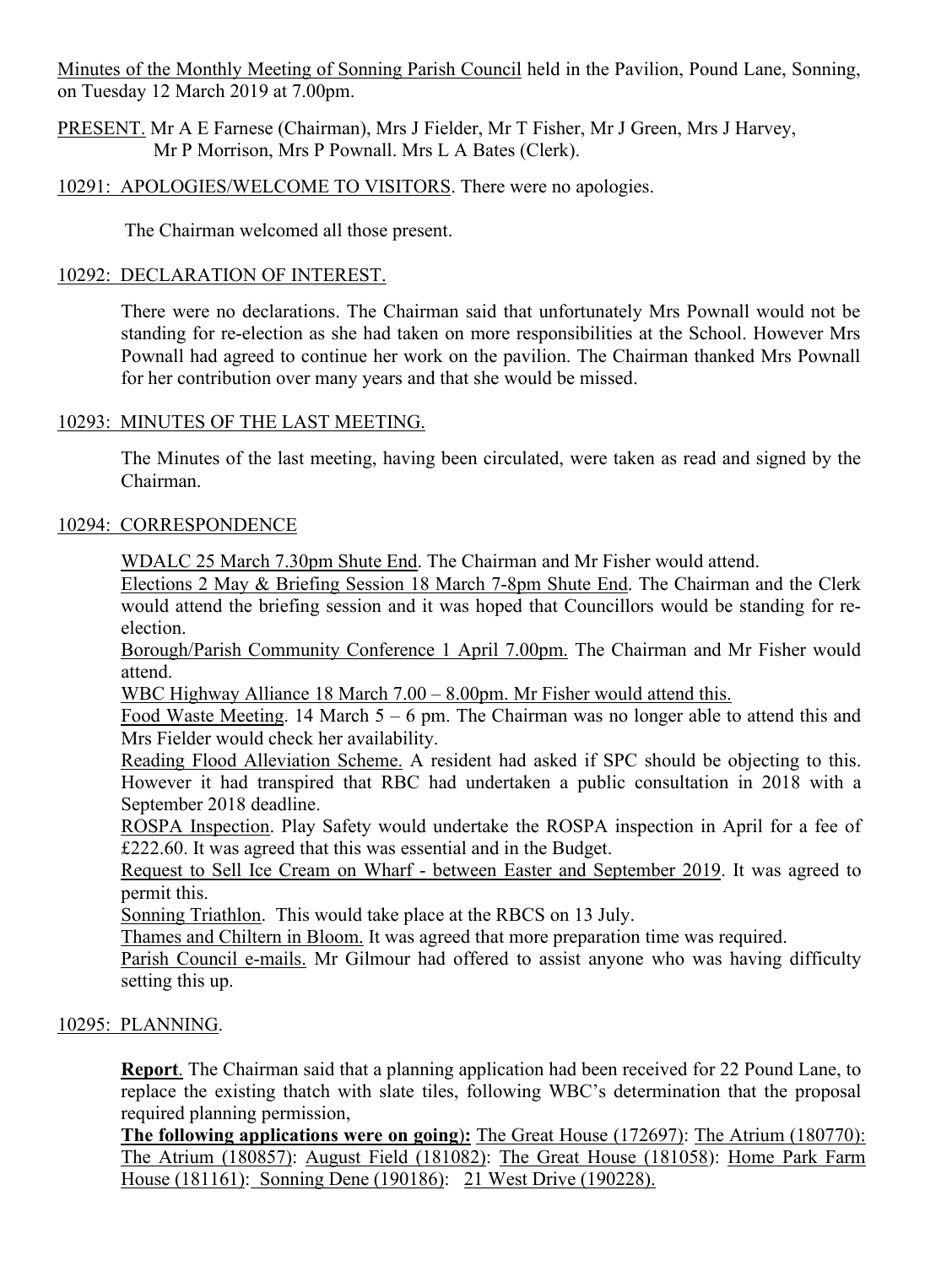## **The following applications had been approved**: 2 South Drive (190281): Sonning Place (183203).

## **The following applications had been refused.** Land to the Rear of, The Lawns, Mustard Lane (182797).

**The following new applications had been received.** Sonning Dene (190186). Householder application for the proposed erection of a single rear extension also a single side extension to form porch with two roof-lights and changes to fenestration following removal of chimney and changes to roof. Additional copper standing to existing dormer re-pitching of roof over existing rear projection. Replacement of existing masonry wall to the front to include timber access gates: 21 West Drive (190228). Application to vary condition 2 of the planning consent 152218 dated16/11/15 for the erection of 1no dwelling and demolition of existing. Condition 2 relates to approved drawings and requests approval of revised drawings Nos. 706/04 rev.D, 05 rev.D and 06 rev.D: 22 Pound Lane (183075). Householder application for the proposed conversion of existing loft space to create habitable accommodation including front and rear dormers extension, plus the replacement of thatched roof with slate tiles.

## 10296: QUESTIONS FOR BOROUGH COUNCILLOR

In the absence of Cllr. Haines, there were no questions.

### 10297: PARISHIONER QUESTIONS.

There were no questions from the public.

### 10298: FINANCE.

- a) Report. The Clerk had prepared a report which was noted. With expected payments due in March the expenditure for the year was as expected.
- b) Payment of Accounts Feb (1-28 Feb 19). Mr Morrison proposed making the following payments, Mr Fisher seconded and these were approved unanimously.

| Date     | Cha | Name         | <b>Service item</b>     | Gross  | <b>VAT</b> | Net    | Committee               | Sub-committee           |
|----------|-----|--------------|-------------------------|--------|------------|--------|-------------------------|-------------------------|
| 14/02/19 | DD  | Brit. Gas    | <b>SLTC Electricity</b> | 62.06  | 2.96       | 59.10  | <b>SPORT</b>            | <b>SLTC</b> Electric    |
| 20/02/19 | 564 | Scottish & S | Fuse Box Repairs        | 172.06 | 0.00       | 172.06 | <b>HIGH &amp; LIGHT</b> | <b>St Light Repairs</b> |
| 06/02/19 | DD  | Brit. Gas    | Pav. Electric           | 375.57 | 17.88      | 357.69 | <b>SPORT</b>            | Pav. Electricity        |
|          |     |              |                         | 609.69 | 20.84      | 588.85 |                         |                         |

### **SPC PAYMENT OF ACCOUNTS MARCH '19 (1 TO 28 FEB) '19**

### 10299: HIGHWAYS

School Crossing. Mr Fisher said that Sara Allman had said that the legal costs and the TRO would be £5,000 and the changes to the crossing £15,000. To extend the 20mph to the A4 would require more work. There was enthusiasm for a possible expenditure of £20,000 and Mr Fisher would ask for confirmation of this figure.

Speed Indicators (SID). Mr Fisher said that the maximum speed in Pound Lane had been 60mph at 3.25am, which was similar to the previous month. The average speed in February 2018 had been 27.4 but the February 2019 figure had dropped to 24.29 and there were 3.5% fewer vehicles over the speed limit than in 2018. Mr Fisher said that Mr Runnalls was assisting him with changing the battery over in Charvil Lane. The latest figures showed a speed of 55mph at 3.00am in Charvil Lane.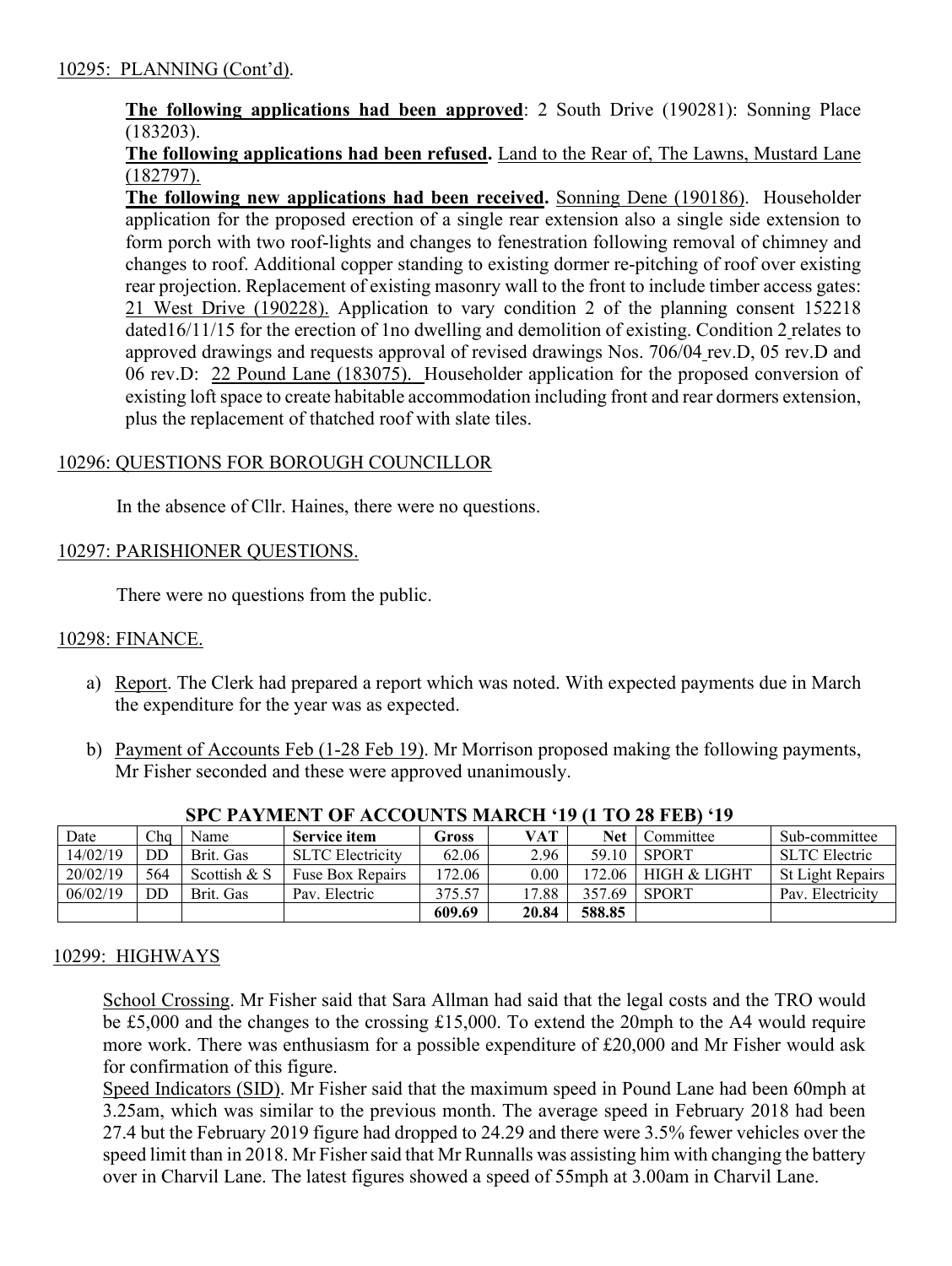### 10299: HIGHWAYS (Cont'd)

Speed Indicator. Mr Fisher said that Mr Runnalls had assisted in the change-over of the SID in Charvil Lane. Mr Fisher had downloaded the information on 24 January. The maximum speed had been 60mph on 21 January at 9pm, and the majority of drivers were travelling at 30mph or lower. In pound lane the average speed had been 23.5, possible due to the queues of standing traffic. Of the 3,800 vehicles, south bound in Pound Lane the average speed had been 21.7.

Speed Lorry Watch. Mr Fisher and his colleague would be able to book the machine after 2 April. There had not been any reports of lorries.

Pound Lane Survey-Speed Hump. Sara Allman had spoken to the Pound Lane resident who wanted the speed hump removed and had informed her that WBC would not pay for it to be removed as there was no support from other residents. Ms Allman had suggested that SPC might pay for it. The resident said that she would be taking the issue up with the government.

Sonning Lane TRO. There was no date for the upgrade to be undertaken.

## 10300: RECREATION AND ENVIRONMENT W.G.

- a) Safety Checks. These had been carried out.
- b) Field maintenance. Henley contracting had quoted £425 to Scarify with a Terrarake: £975 to Fertilise/weed killer whole field £325 to core/spike outfield and ££1100 to seed the outfield with Rigby Taylor R14 or similar rye mixtures to 365 at £110 per bag, (minimum required 10 bags). AS the SPC budget was £2,200 the Clerk had asked SCC to make a contribution and this had been agreed by their Chairman and Treasurer. Following discussion it was agreed to proceed on this basis.
- c) Pavilion Fund Raising. Mrs Pownall had completed and sent the initial application for a grant. It would take four weeks for a decision and if successful the main application could proceed. Ideas for other sources of funding were being explored.
- d) Tree Quotes. Quotes had come in at £4,000 for all the proposed tree work. Following discussion the Chairman proposed spending £2,000, which was in the 2019/10 budget and a further £2,000 in 2020/21, Mr Fisher seconded and this was unanimously approved.
- e) Recreation Path. The Chairman was following this up but would ask Mr Pownall to adjust the slabs in the meantime.
- f) Pagoda Light. The Chairman was arranging this and had found a suitable LED light with a battery for £40.
- g) Charvil Football Club Property. Mrs Harvey was following this up.
- h) Building Regulations and Engineering Quotes. The Architect had quoted £1,000, plus VAT, for the working drawing (usually a lot more than this), a discounted fee of £1,250, plus VAT, for the Structural Engineer's drawings and calculations (OMK Design Ltd) and the Civil Engineer's drawings and calculations (Infrastruct CS Ltd) would be free of charge. In addition there would be a statutory Building Regulation fee. Following discussion The Chairman proposed accepting the Architect's fee of £1,000 plus VAT, Mr Fisher seconded and this was unanimously approved. The remaining items would be discussed at the pavilion meeting to be held on 19 March. The Clerk would copy details of the SPC tendering process to Councillors and SCC members.

### 10301: TECHNICAL SERVICES.

Safety Checks. The Chairman had carried out the safety checks on the Wharf. The Chairman had also met the representative from Thames Water regarding the damage to the Wharf, grass, main